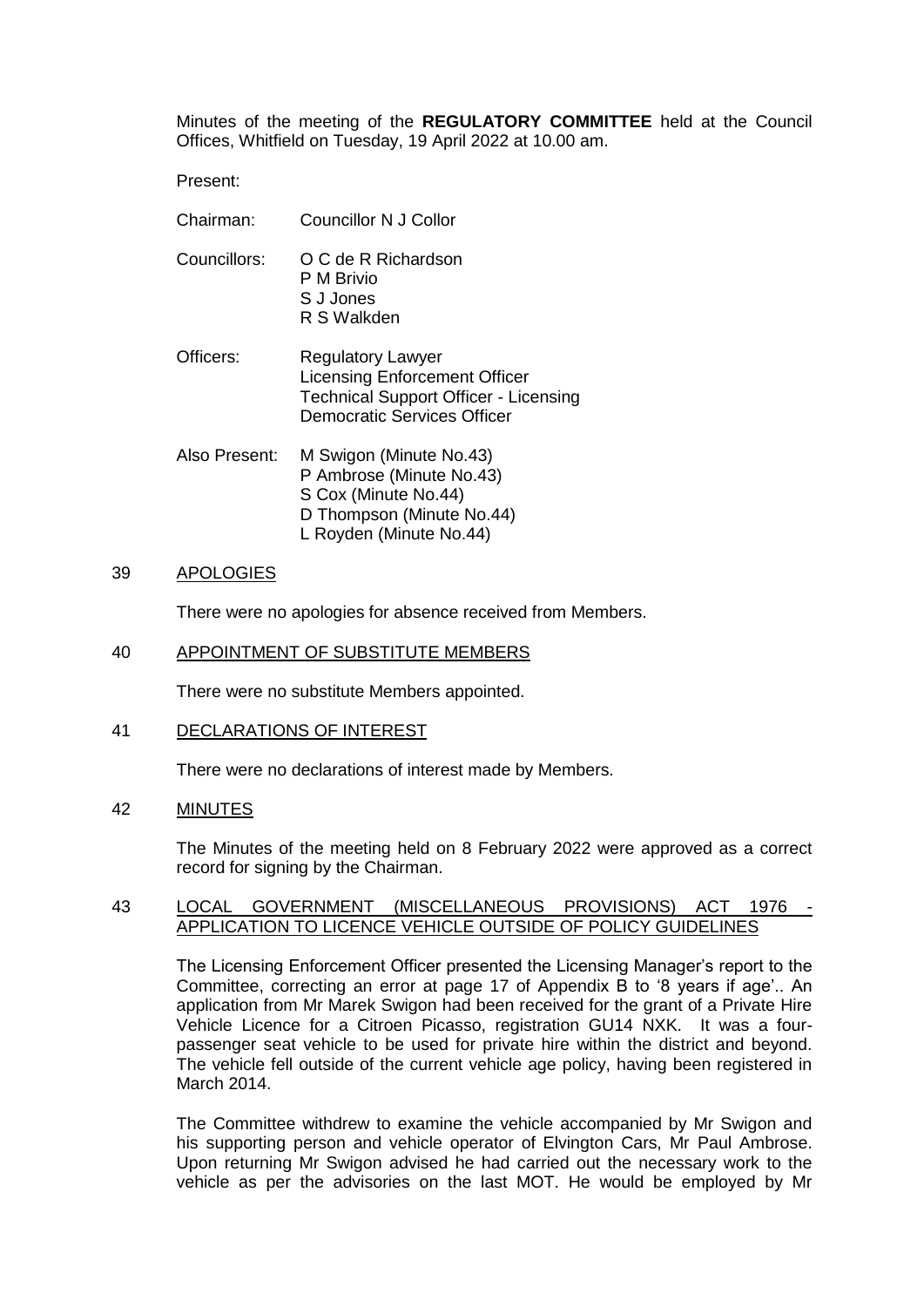Ambrose for Elvington Cars and hoped to start his own taxi business after a year of being under Mr Ambrose's umbrella of coaching and supervision. Mr Swigon explained there was a need for taxis in the village of Elvington, with the bus taking an hour to get into Dover and there being a shortage of transportation in the village for shorter journeys to Aylesham and the train station.

Mr Ambrose provided further information as to how long he had known the applicant, their working history and the opportunity he could offer Mr Swigon if his application for a licence on his Citroen Picasson as a Private Hire vehcle was granted.

In accordance with the approved procedure, the Committee and the Regulatory Lawyer withdrew from the meeting to consider its decision.

RESOLVED: That, notwithstanding the Council's current policy guidelines, Mr M Swigon be granted a Private Hire Vehicle Licence for Citroen Picasso, registration GU14 NXK, for a period of 1 year.

### 44 HIGHWAYS ACT 1980 - SECTION 115E - THE BAR, 152 HIGH STREET, DEAL

The Licensing Enforcement Officer presented the Licensing Manager's report to the Committee regarding an application by Sarah Cox of The Bar, 152 High Street, Deal for a Street Furniture permit for the placement of 3 tables and 6 chairs on the pavement outside the premises between 14:00 hrs to 20:00 hrs every day.

One representation was received from Mr Peter Greensmith, who objected to the application on the grounds that the noise created by people standing outside the premises was unbearable, he had to clear cigarette butts from the pavement, the alleyway (near to his property) was used for urinating and people sat on his window ledge.

The applicant, Sarah Cox was present at the meeting and was supported by the owner of the premises, Darren Thompson and Louis Royden, the premises manager. Mr Thompson had owned the premises for the last six years and during the Covid pandemic, had renovated the premises. Upon reopening, regular customers had requested tables and chairs at the front of the premises to enjoy the benefits of the late afternoon, early summer evenings. The proposed tables allowed 1.8 metre of pavement remaining for mobility scooters/wheelchairs to pass and bar staff had a clear view (through the glazed frontage) to the outside to monitor the placing of chairs to avoid any obstructions.

Members considered the objection made by Mr Greensmith and were advised by the Licensing Enforcement Officer that following a similar complaint to this objection in July 2021 (raised by Mr Greensmith), he visited Mr Thompson and no further complaints had since been received. The applicant advised they had a cleaning regime at the end of each evening and any cigarette butts were removed and pavements were swept. The applicant further stated that since the tables and chairs would be brought in at 20:00 hrs every day, an extra check could be undertaken.

RESOLVED: That, having regard to Section 115E of the Highways Act 1980, the application by Sarah Cox of The Bar, 152 High Street, Deal for the siting of 3 tables and 6 chairs between 14:00 hrs to 20:00 hrs every day on the pavement outside the premises, positioned as set out in the plan, be GRANTED and that the area be cleaned and all furniture taken inside at the end of each day.